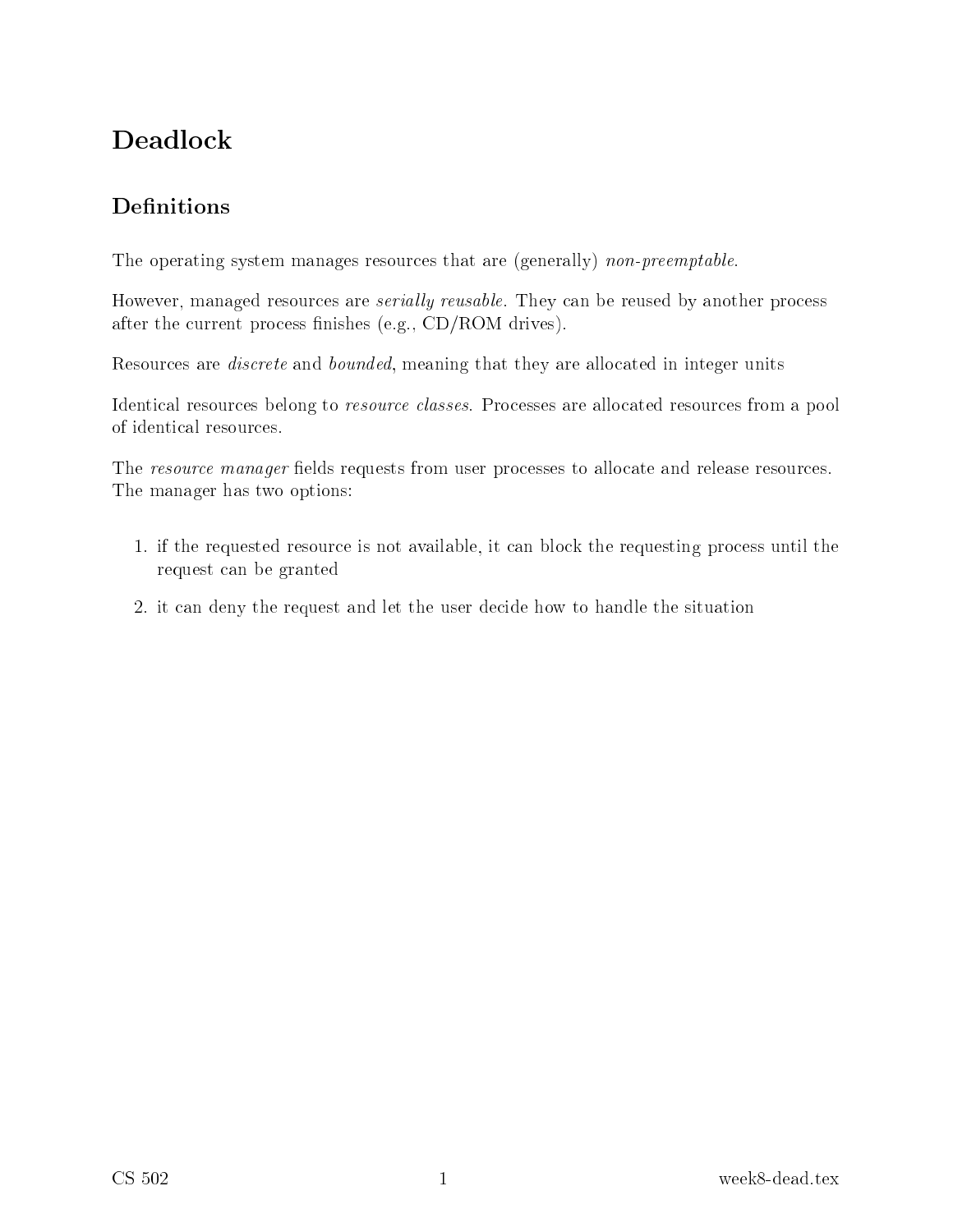#### **Typical Usage**

Typically, processes use resources as follows:

```
Get Resource; /* may block */
Use Resource;
Release Resource;
```
#### **Premature Termination**

If the process terminates before it has released its resources, the resource manager can:

- 1. return the resources to the pool of unused resources. Some clean up operation may be needed.
- 2. refuse allocate the resource to another process until notified that it is safe to do so. In particular, some resources may be left in an inconsistent state (e.g., database inconsistencies).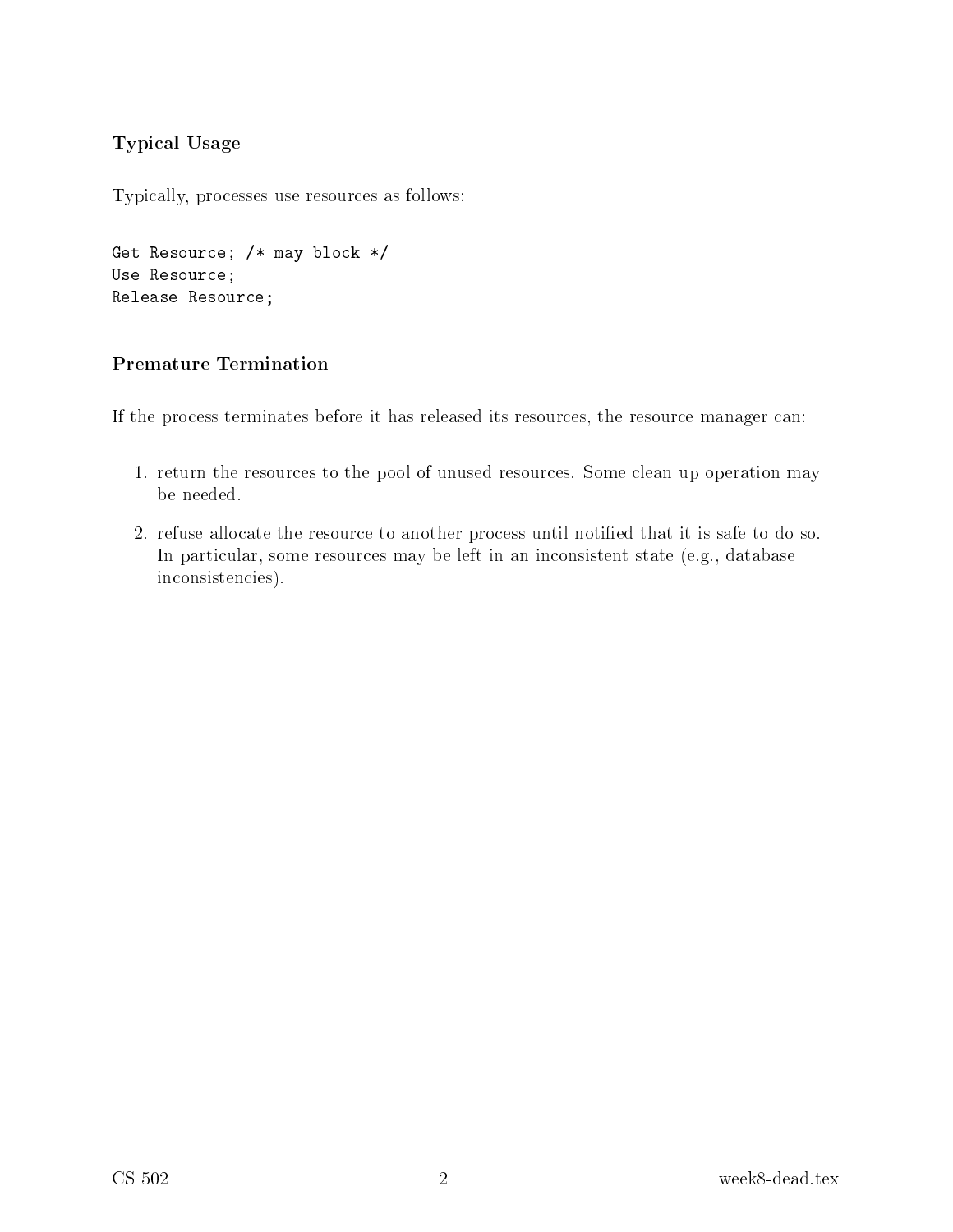#### **Deadlock**

Canonical example: Two processes  $A \& B$  need two resources (files, database) sometime during their execution. The system has only two such resources. The resource manager could allocate resources as follows:

- 1. A requests and gets one resource
- 2. B requests and gets one resource
- 3. A requests another resource, and resource manager blocks request
- 4. B requests another resource and blocks as well

A *deadlock* has occurred, because neither process can proceed.

Of course, the resource manager could grant requests differently. For instance:

- 1. A requests and gets one resource
- 2. B requests a resource, but the resource manager blocks the request
- 3. A requests and gets a second resource
- 4. A finishes execution and releases both resources
- 5. resource manager grants allows B's request to proceed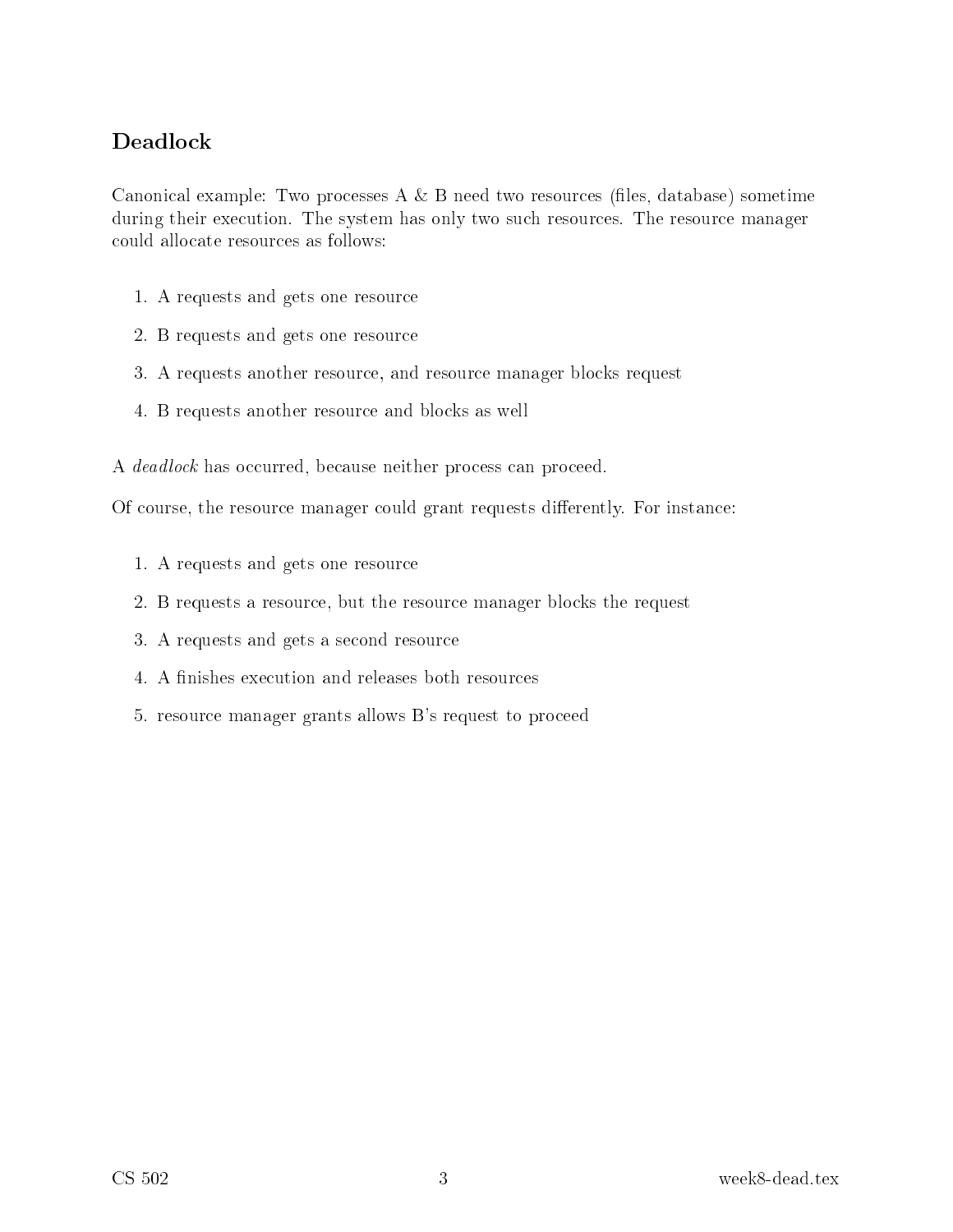### **Necessary Conditions for Deadlock**

Deadlock can occur only if the following conditions hold:

- 1. Mutual exclusion condition. Each resource is assigned to a process or is available.
- 2. Hold and wait condition. Processes holding resources can request new resources.
- 3. No preemption condition. Resources cannot be taken from a process; that is, a resource given to a process cannot be taken back
- 4. Circular wait condition. A set of processes are in a circular wait; that is, there is a set of processes  $\{p_0, p_1, \ldots, p_n\}$  where  $p_i$  is waiting for a resource held by  $p_{i+1}$ , and  $p_n$  is waiting for a resource held by  $p_0$ .

Designing algorithms that prevent deadlock involves preventing one or more of the above conditions.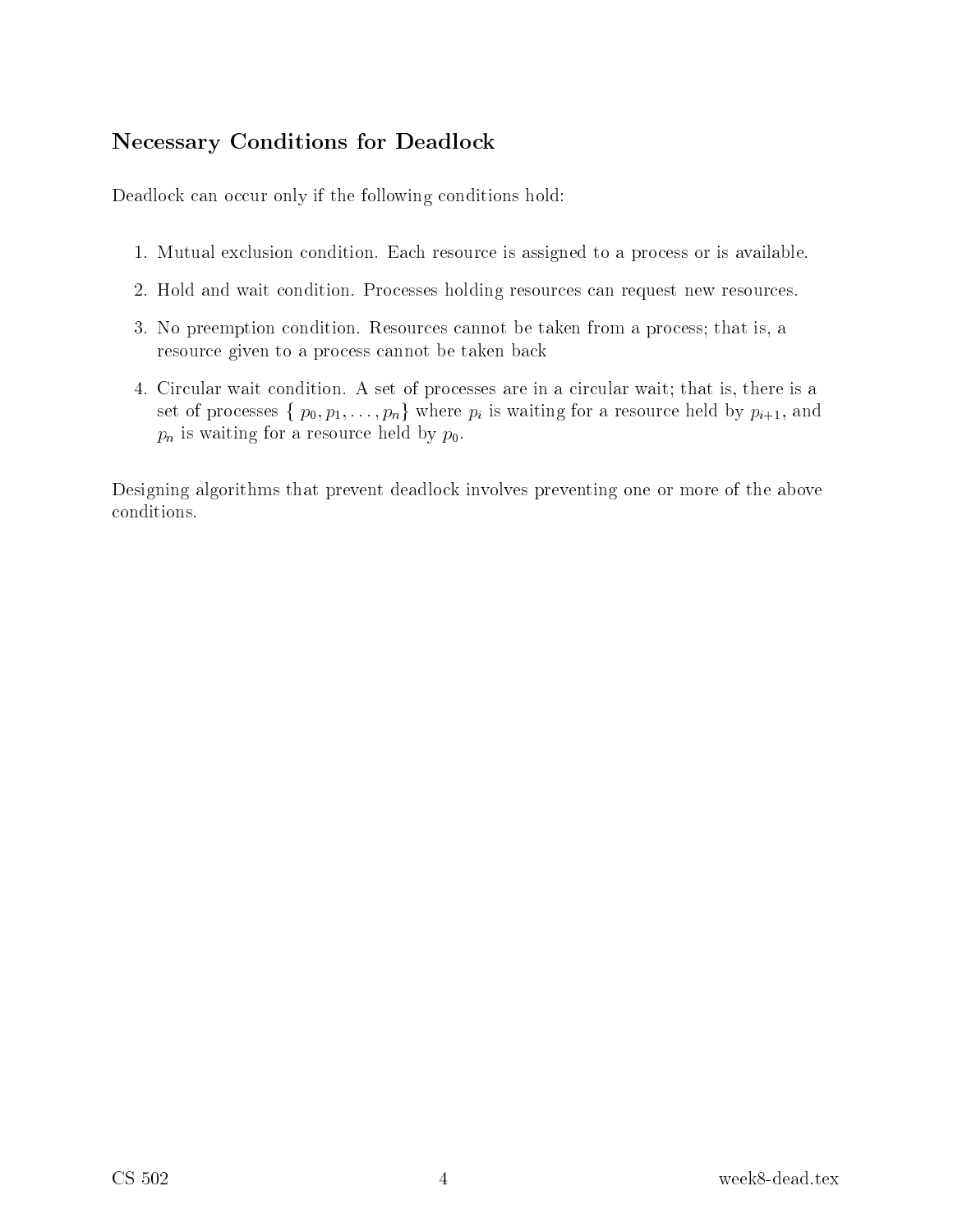#### Resour
e Allo
ation Graph

When considering deadlock, it is useful to draw a *resource allocation graph* that shows pro
esses and resour
es. In a resour
e graph:

- ir
les denote pro
esses
- $\bullet$  boxes denote resources
- an arrow to a province it was to a resource province in the resource  $\alpha$
- ate the resources if the resources if the processes if the resources in the resources if the resourc

A deadlock has occurred if the resource graph contains a cycle.

#### **Allocation Policies**

Note: The resource manager designer is faced with a classic problem: we want to maximize concurrency, yet minimize the occurrence of deadlock.

Conservative policies deny resources even when they are available. However, they reduce the likelyhood of deadlock at the expense of reduced concurrency

Liberal policies allocate resources when they are available at the risk of entering a deadlock state later.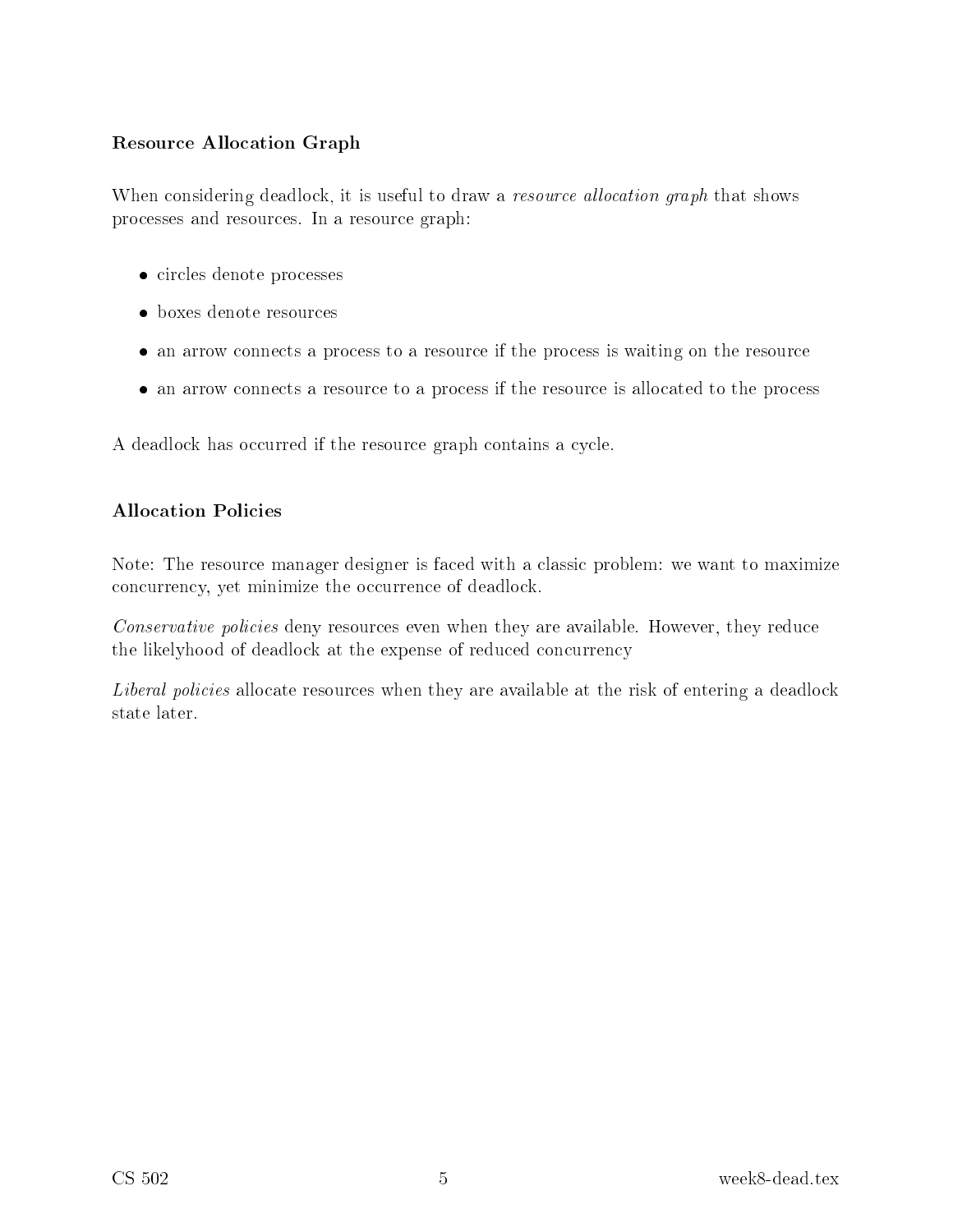## Dining Philosophers Problem

Classi problem to demonstrate both deadlo
k and starvation.

Five philosophers seated around a table with ten chopsticks and five rice bowls. Need two hopsti
ks to eat ri
e. Philosophers alternate between thinking and eating. Want to grant hopsti
ks while avoiding both deadlo
k and starvation.

What happens with the following straightforward solution:

```
Philospher(whi
h)
int whi
h; /* index of philospher */
Resource LeftChopstick, RightChopstick;
\mathcal{L}while (1) {
        Think; /* for some amount of time */
        GetResource(LeftChopstick);
        GetResour
e(RightChopsti
k);
        Eat;
        ReleaseResour
e(LeftChopsti
k);
        ReleaseResour
e(RightChopsti
k);
    }
}
```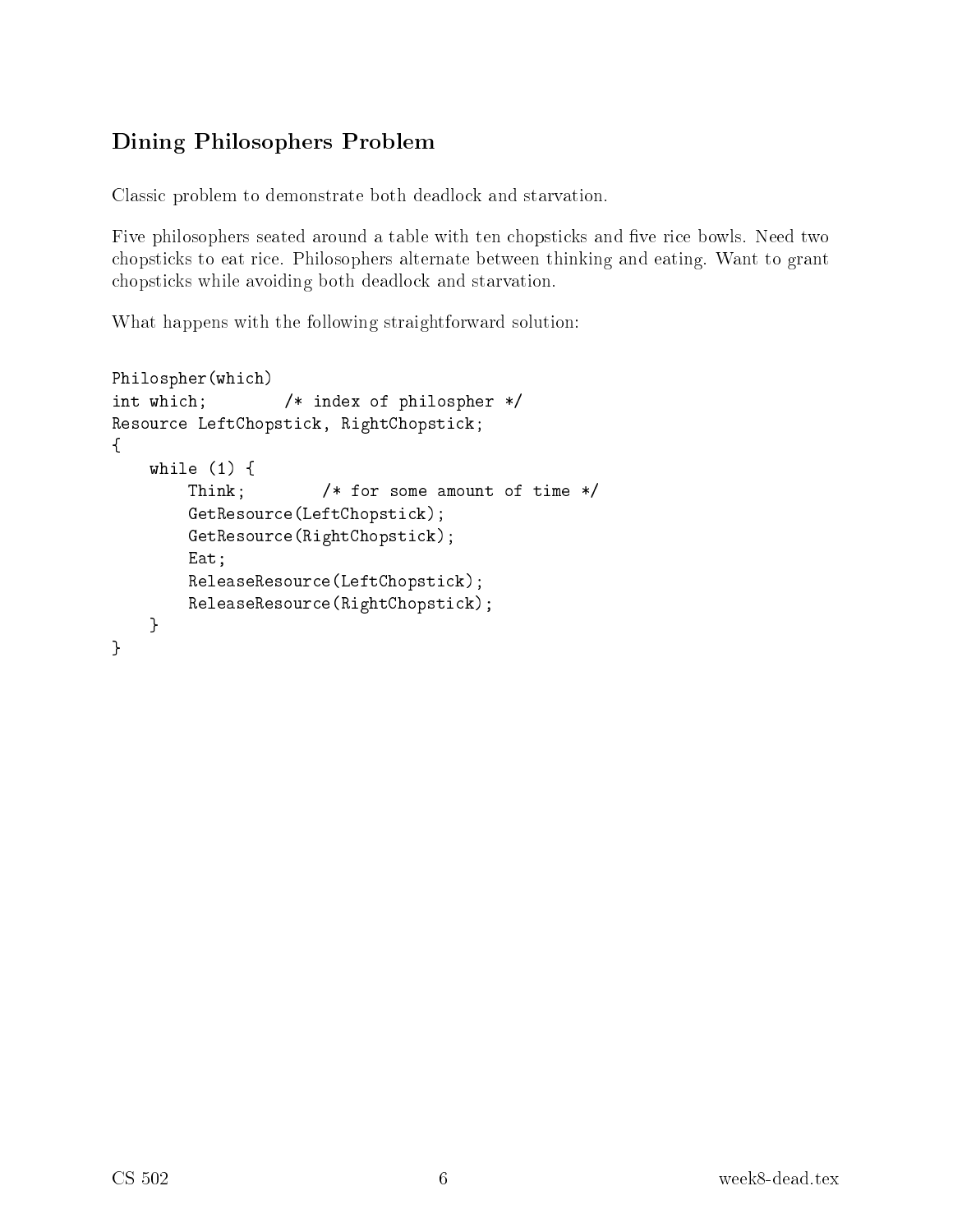### Serialization

The most conservative approach is called *serialization*. No two processes are allowed to allocate *any* resources concurrently.

Serialization works because all processes must wait for the one process holding resources to omplete.

Example: Suppose two processes both need two resources. Once one resource has been allocated to the first process, the second process would not be granted any request until the first process releases all the resources it holds.

Disadvantage:

- sharply redu
ed on
urren
y. Resour
es may in
lude tape drives, les, additional memory, et
.
- may lead to starvation. Blo
ked pro
ess may never be allowed to ontinue!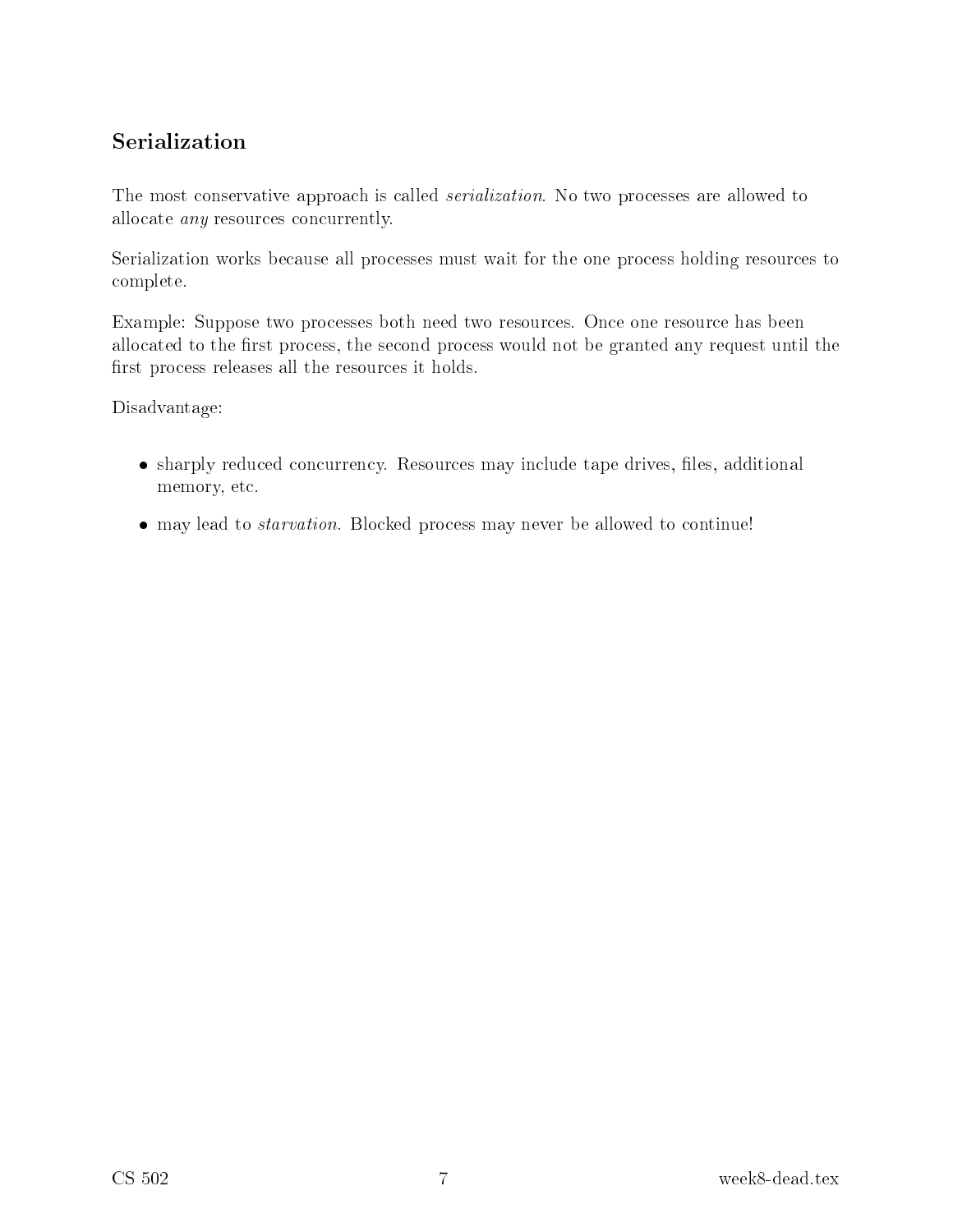## **One-Shot Allocation**

To avoid cycles in the resource graph, require processes to acquire all resources at one time. That way, the resource manager has sufficient information to determine if granting the request can lead to a deadlock.

Consider the Dining Philosophers problem. Philosophers would ask for both chopsticks at the same time, and return them both at the same time:

- $\bullet$  deadlock cannot occur
- however, starvation can. Philosophers 1 and 3 might alternate between eating and thinking, but if they never think at the same time, philosopher 2 goes hungry.

Disadvantage:

• too conservative to be practical; indeed, many processes cannot predict in advance what resources they will need. For instance, a process may not know how many resources of a class it needs until it begins execution.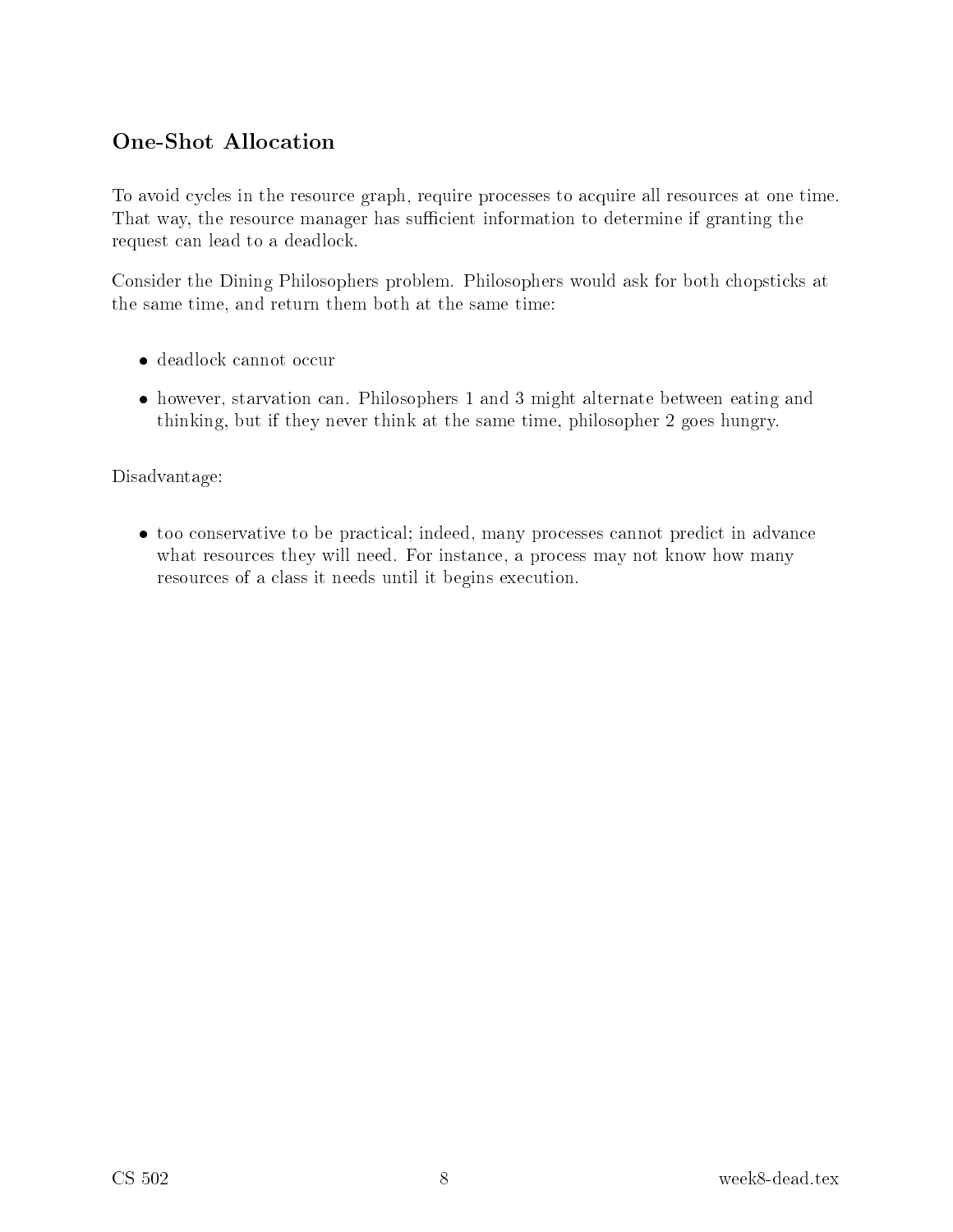### Hierarchical Allocation

Observation: we can eliminate cycles in a resource graph by assigning increasing numbers to resour
es, and disallowing ar
s from higher numbered resour
es to lower numbered ones.

Requirement: a process may only request resources at a higher level than any resources it urrently holds.

Example: A system with tape drives, printers, and plotters might assign each resource at level 1, 2, and 3 respe
tively.

A pro
ess that has one tape drive may request either printers or plotters (but not another tape drive).

A pro
ess that has one plotter may not request any additional resour
es.

Hierarchical allocation solves the deadlock problem because deadlock can only occur if a cycle appears in the resource graph. However, a cycle can occur only if an arc goes from a higher numbered resour
e to a lower numbered one.

Disadvantage:

process must allow the contract matter and processes in predeceptions are the second matter order that order in whi
h the pro
ess wants to use them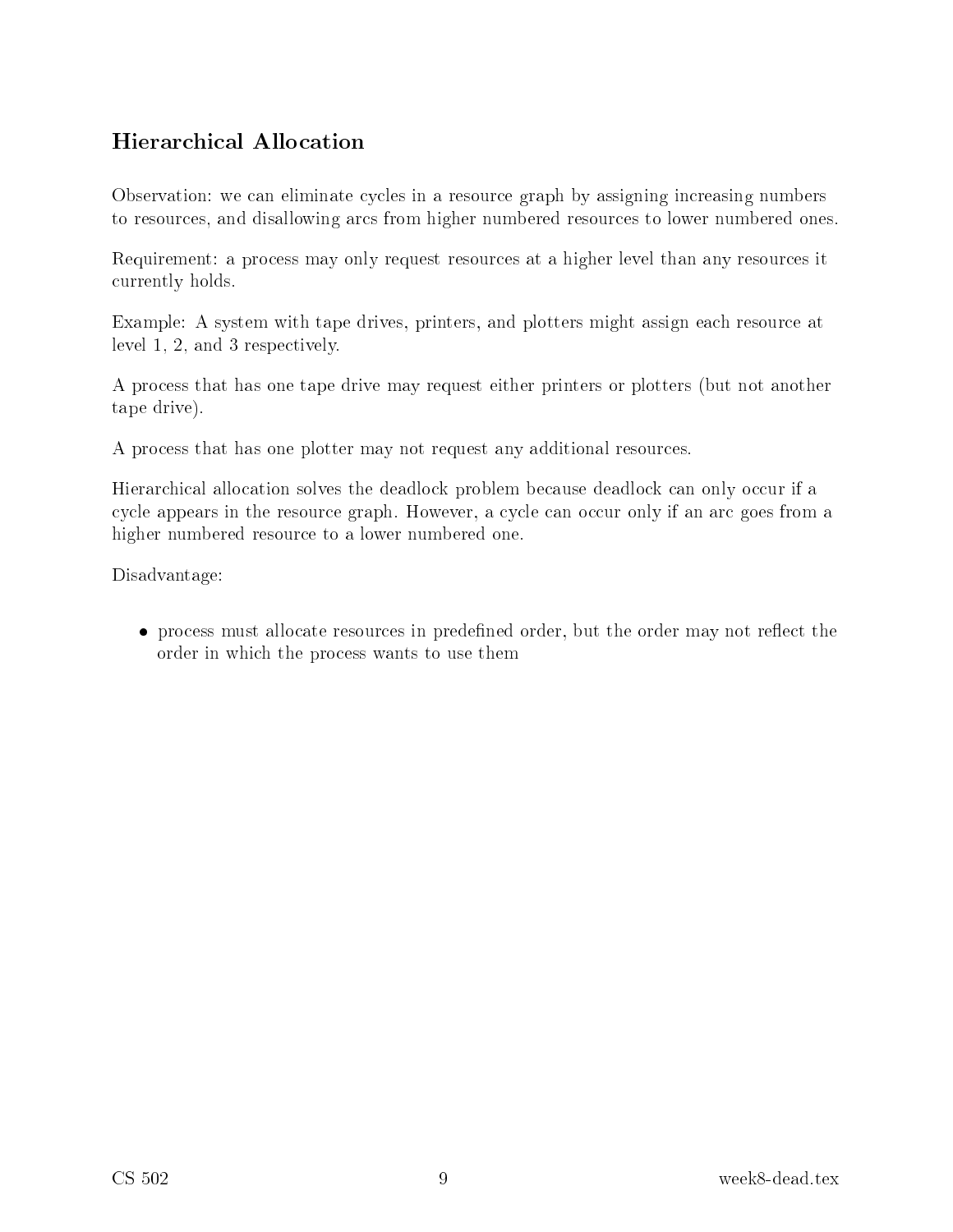## Advan
e-Claim Algorithm/Banker's Algorithm

First consider a single class of resources.

Processes make an advance *claim* before acquiring resources.

- the content of the types and numbers and the types will be content and numbers and numbers of resources the pro ever use.
- the resource manager will reject any future requests that would raise the process's resour
e allo
ations above its laim

The resource manager records the current *allocation state* for each resource class.

#### **Realizable State**

An allocation state is called *realizable* if:

- 
- no province in its holding more than its common
- the sum of the sum of the total control with a set of the total control of the total control to the available resources

The resource manager wants to insure that *unrealizable* states are never entered.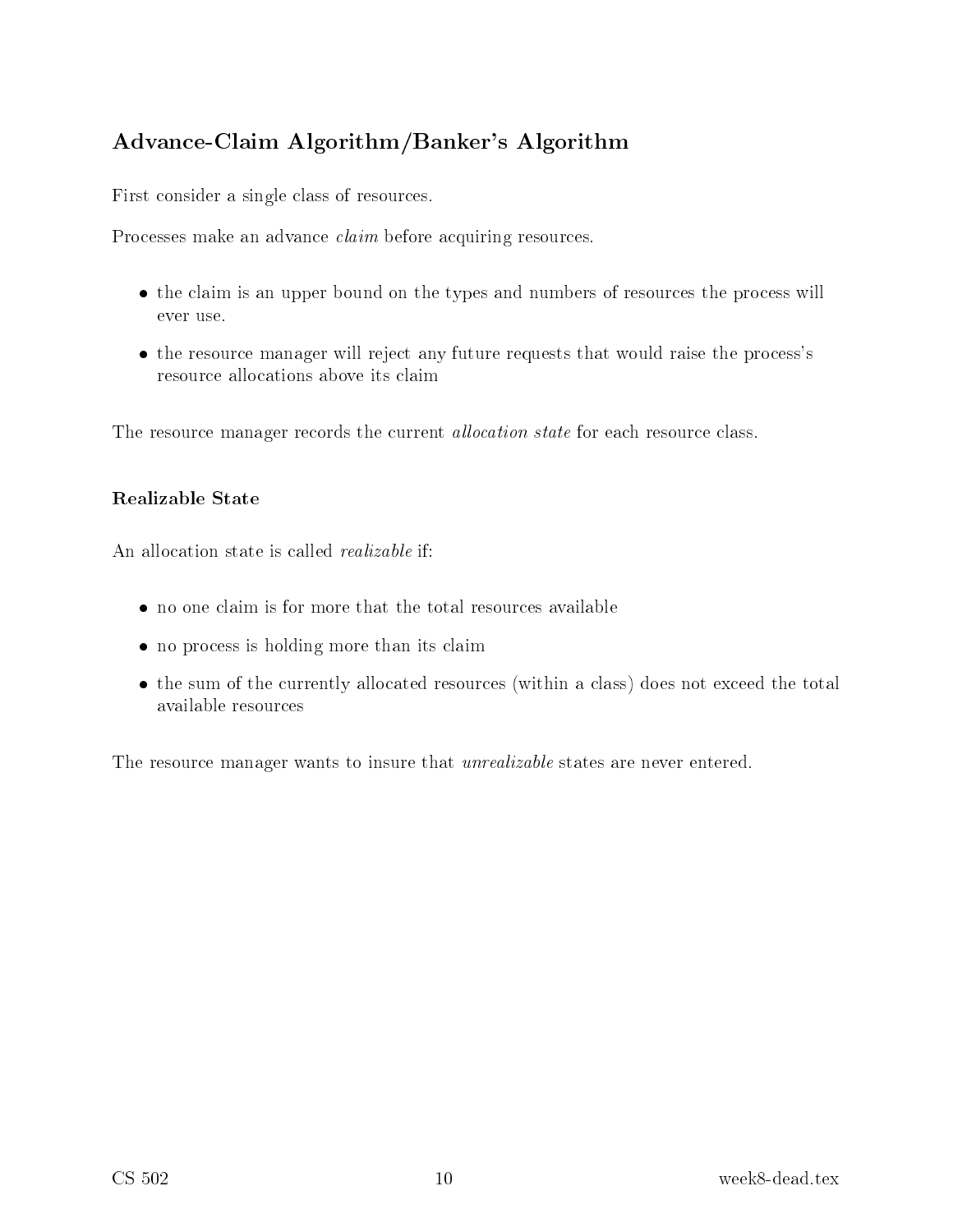#### Safe State

A realizable state is called *safe* if there is a sequence of processes, called a *safe sequence* that satisfy:

- the control protection and the sequences it reduced conditions, the control the resource all the resources all laim allows
- the second process in the sequence can the sequence of  $\mathcal{L}_{\mathcal{A}}$ resour
es it urrently has
- the ith province the contract of the province province and province the property

#### Example

As long as we are in a safe state, we can always run the processes in the order given by the sequence, thereby preventing deadlock. (Hopefully, we can do even better!)

| Example: | Process     | Holding Claims |  |
|----------|-------------|----------------|--|
|          |             |                |  |
|          |             |                |  |
|          |             |                |  |
|          | Unallocated |                |  |

A can finish (although it can request 2 more resources, they are unallocated)

B can finish. If it asks for 5 more, it must wait until A completes.

C can finish. If it asks for 7 more, it must wait until  $A \& B$  complete.

| Example: | Process     | Holding Claims |  |
|----------|-------------|----------------|--|
|          |             |                |  |
|          |             |                |  |
|          |             |                |  |
|          | Unallocated |                |  |

A can finish, but B will not, if it requests 7 resources.

Advance-Claim Algorithm: never allocate a request if it causes the current allocation state to become unsafe (also called the *banker's algorithm*).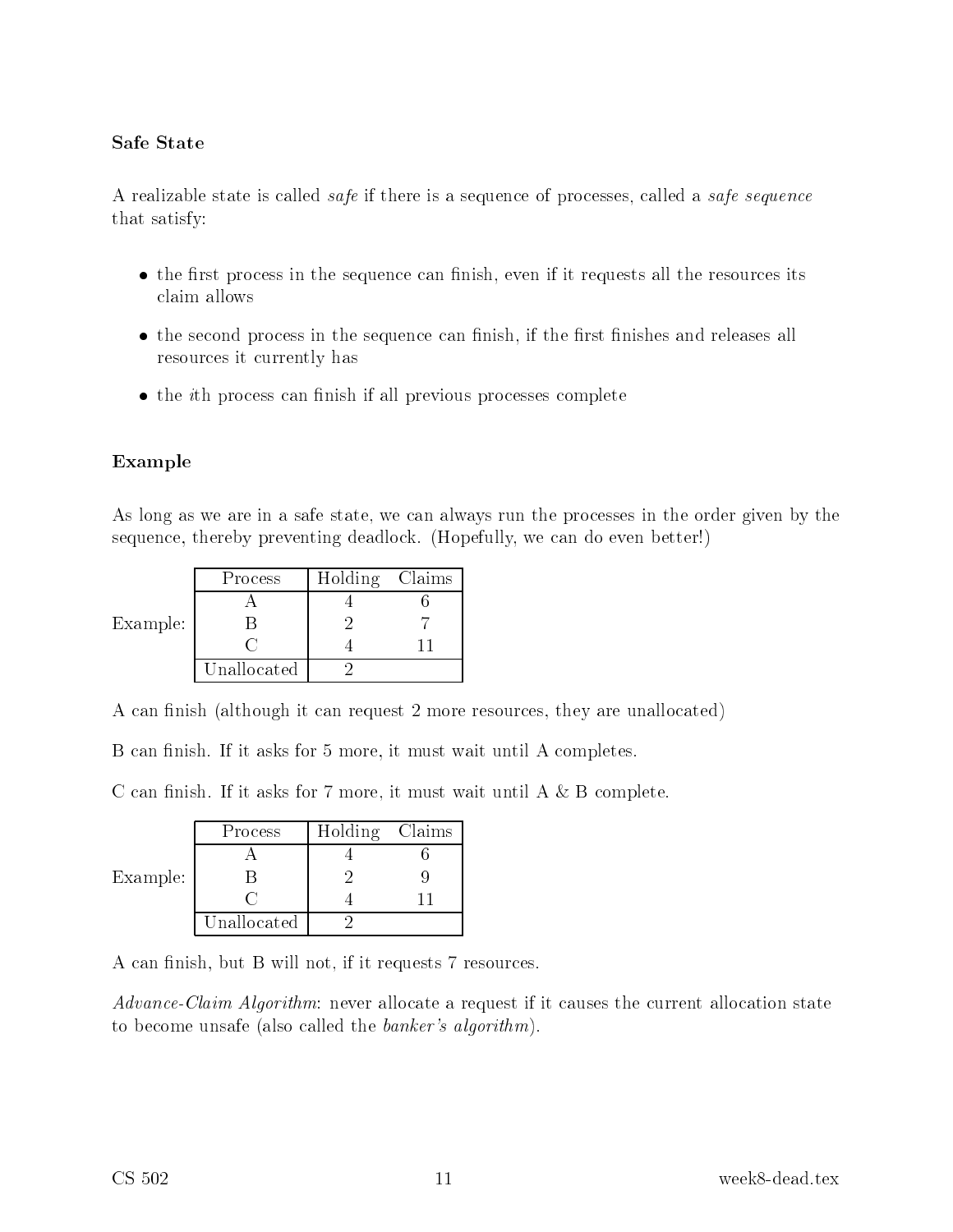Observation: if the state is safe, and if some process A can finish given currently available resour
es, there is a safe sequen
e starting with A.

Algorithm:

```
S = \{ set of all processes };while (S \leq EMPTY_SET) {
   Find A, an element in S that can finish
   if (no A exists)
       state is unsafe
   remove A from S;
   add A's resources to the unallocated pool
}
state is safe
```
Note: most liberal policy we have seen that prevents deadlock.

Can be extended to multiple resource classes.

Disadvantages:

- pro
esses must make advan
e laims, but may not know in advan
e what their resour
e requirements are.
- $\bullet$  runs in time proportional to  $m * n$ , where  $m$  is the number of resources and  $n$  is the number of pro
esses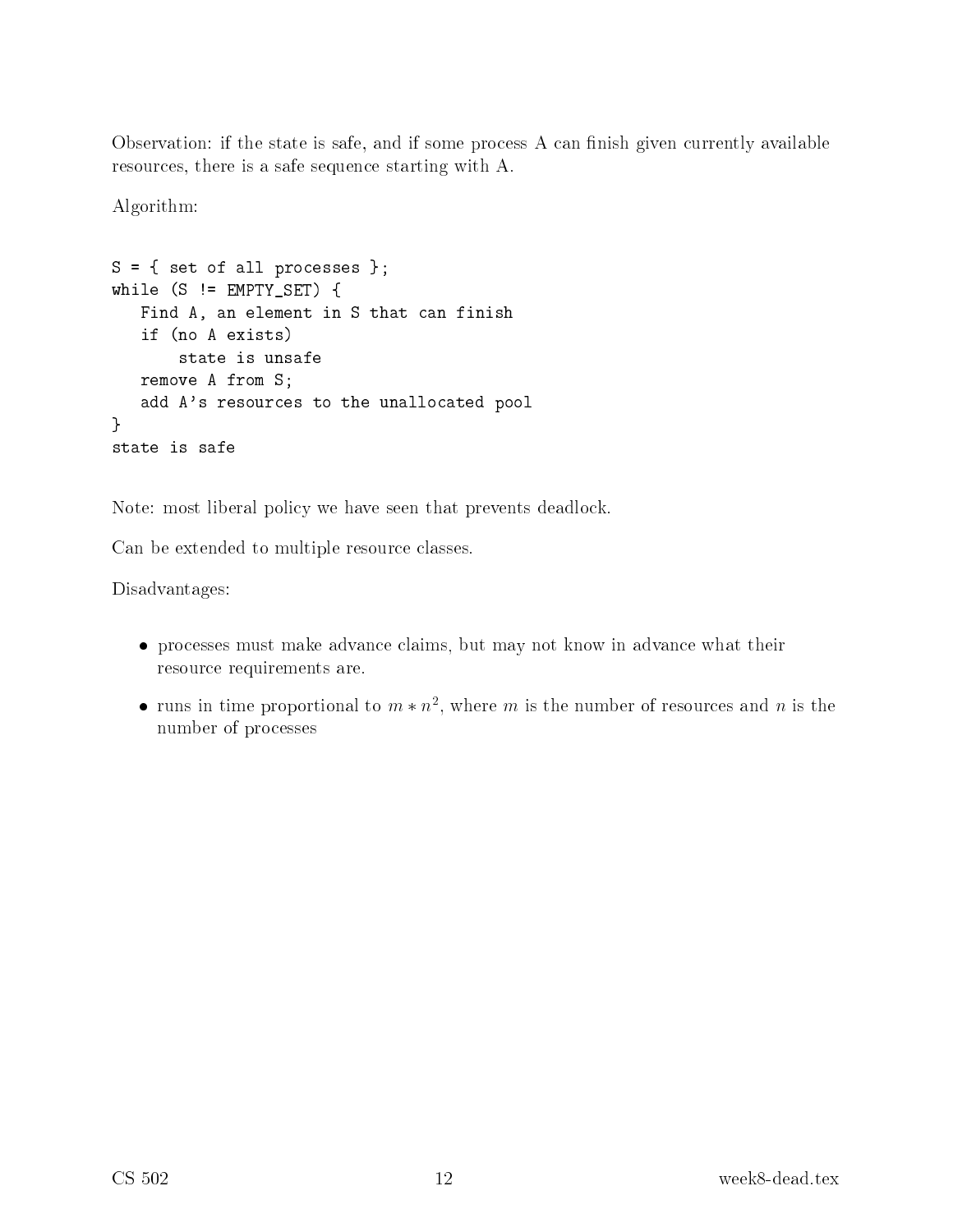#### Deadlock Detection and Recovery

So far, we have considered *deadlock avoidance/prevention* algorithms. The strategy of discovering deadlocks after they have occurred is called *deadlock detection*.

If we suspect a deadlock has occurred, build a resource graph and look for cycles. However, our definition of a resource graph must be modified slightly:

- es of a resource in a resource in a resource in a resource in a resource in a resource in a resource in a reso
- an arrow from a pro
ess to a resour
e indi
ates that the pro
ess is waiting on any one of the resources within the class
- an ates to a problem the problems in the problems of the problems of the problems on the problems of the problem more) units of the resour
e.
- deadlo
ks no longer given by y
les in graph
- presente at a contract the contract of an indicate and contract the

A knot is a set of verti
es (pro
esses and resour
es) su
h that when starting at any vertex in the knot, paths lead to all verti
es in the knot, but to no verti
es outside the knot.

Detecting knots:

- start with the graphicalized resource the gaings of
- remove pro
esses that are not waiting an anything
- remove province that was there are not fully are the second on the second company of  $\mathbb{R}^n$
- repeat province more province province and an annual more processes and
- if algorithm is able to remove all pro
esses, no knot is present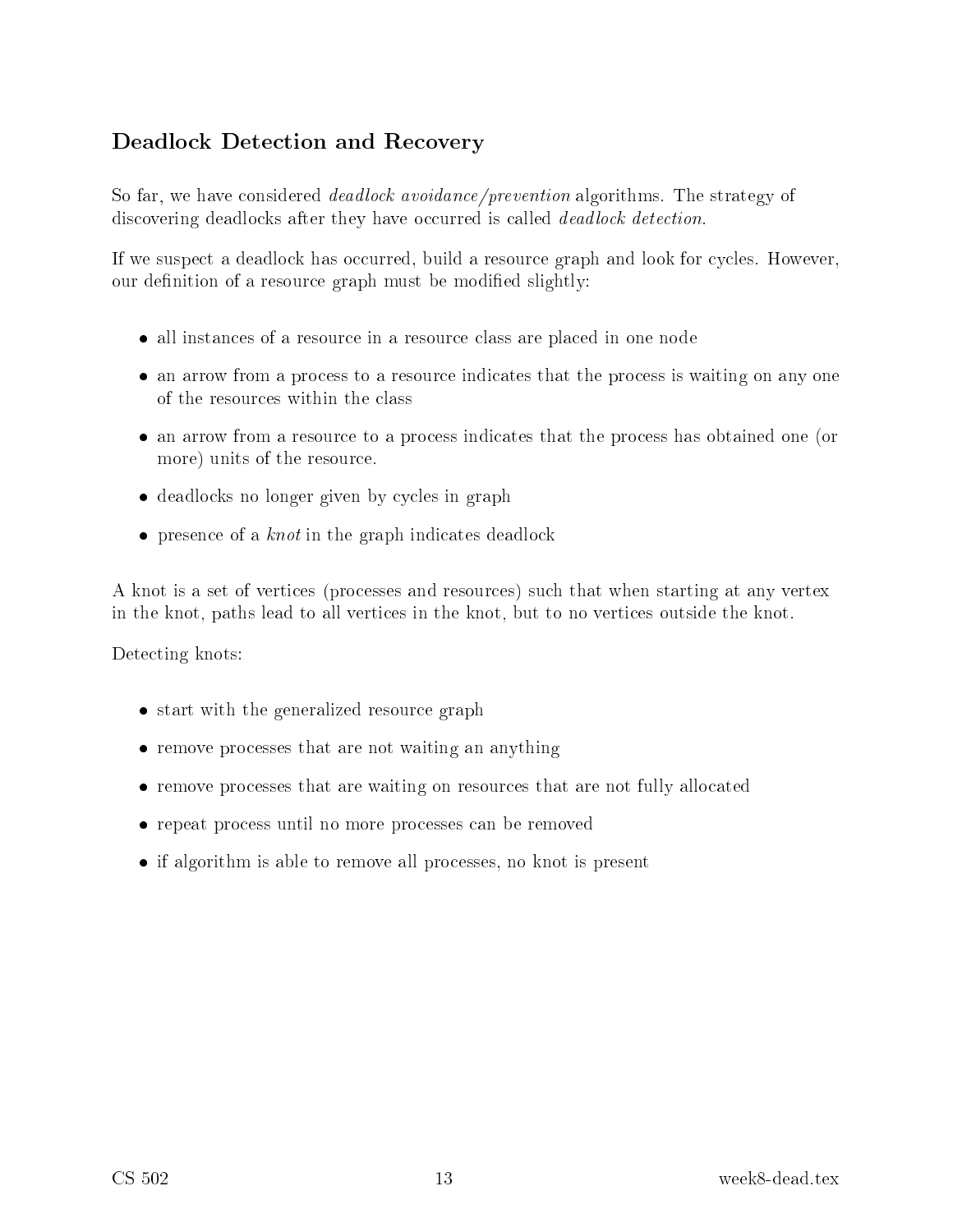# Deadlo
k Che
k

When would be a good time to check for deadlock?

- when a provide a request as a request to a resource of the resource of the second state of the second state of
- value time time a resource time and the start time and the start of the start of the start of the start of the request is still blocked 10 seconds later, start deadlock detection algorithm
- United theory that paths it simult simplified the simulation that it simulates and it simultary part denies requests that cannot be satisfied given the resources on hand. Ostrich algorithm. Stick your head in the sand and don't worry about it. Mathematicians don't like it all—could have deadlock. Engineers—what are the chances of it happening.

Once deadlock has been detected, *deadlock recovery* choses a victim process that will break the deadlo
k when terminated.

Issues:

- terminating a problem ingles injure data. Such provided to the such at the such operating system that they should be terminated only if no better vi
tim exists.
- resources <del>into any product the into and the production</del> production that it is a complete the complete the complete pro
esses have used, et
.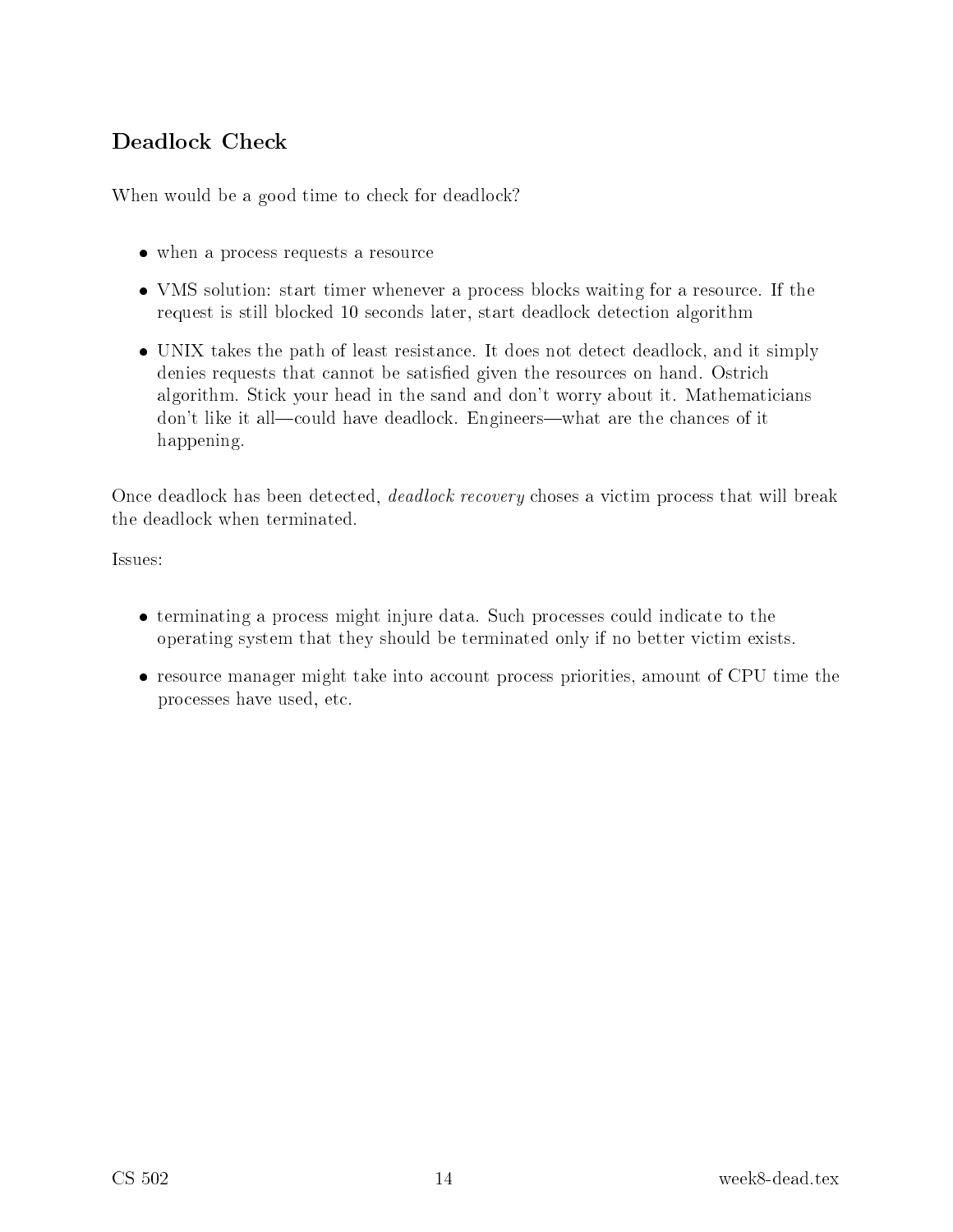### Starvation

A process *bigjob* needing many resources may starve:

- $\bullet$  granting resources to  $bigjob$  may lead to an unsafe state
- to improve concurrency, however, the resource manager allocates the resources to smaller jobs that keep jumping ahead of bigjob

Possible solution:

• use timer to detect presence of starving jobs, and boost their priority in such a way that the resource manager favors them (e.g., by denying resources to the smaller jobs)